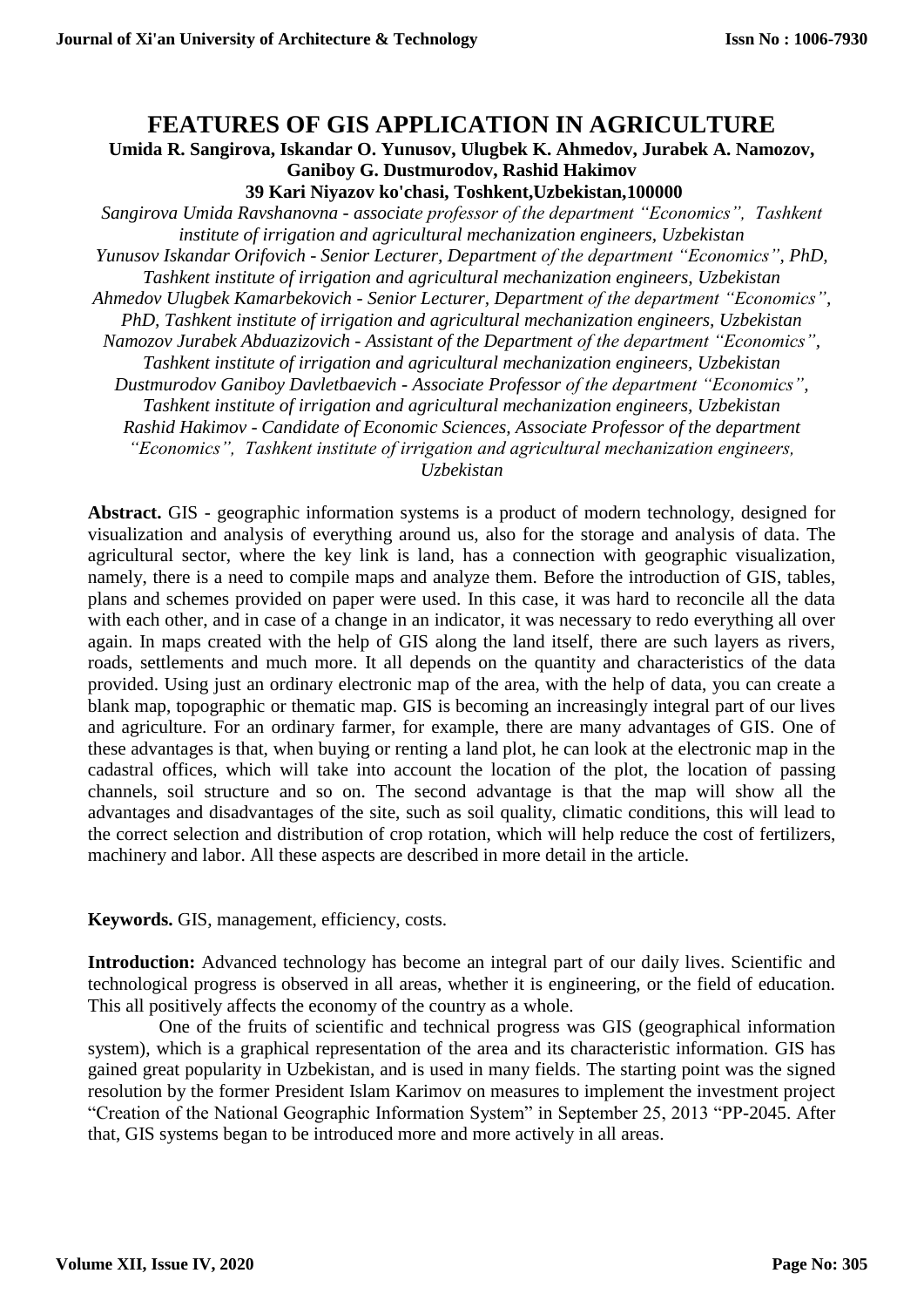So agriculture was not left aside. The vast territory of agricultural land, a large number of people living and employed in the agricultural sector, a large number of vehicles, all this served as an impetus for the approach to land management and agricultural production.

In the past, ownership of operational information was limited. With the advent of GIS, it became possible to identify complex patterns, to get an unconventional forecast.

GIS has a different classification. The most popular is the territorial size. GISs are divided into global, regional and local, and so on.

**Materials and research methods.** GIS in the agricultural sector is based on Remote Sensing of the Earth, and not only people involved in agricultural activities are interested in it, but also the state itself. Farmers will be able to correctly and efficiently plan the activities carried out on the agricultural plot, thereby reducing costs and increasing the quantity and quality of the crop.

And the state uses the data obtained with the help of GIS systems for the purpose of compiling inventories, assessing and monitoring the targeted use of land. There is also a third group of interested people, these are investors. Created maps in the GIS system using Earth sensing will be able to convey to investors the attractiveness of the selected area, and will allow for the correct calculation of payback, risk, profit, taking into account all the features of the land.

The agricultural sector of Uzbekistan since ancient times has been important in the country's economy. As in any other field, the goal of the state is to achieve high profitability of production, but at the same time not to harm the environment. You can achieve your goals by making the right managerial decisions, the basis of which should be reliable information. In almost all enterprises, production information is stored in programs such as Excel, 1C, etc. However, this information and indicators is difficult to associate with important parameters, such as weather, for example. Modern geographic information systems allow not only to relate this data to each other, but also to try it on the field and make it possible to view changes in the field by day, week, month.

Information on agriculture is more of a geographical nature, so it is advisable to use geographical information systems (GIS). The GIS program allows you to reproduce the real form of agricultural land, only on a certain scale. The reconstruction of such a graphic picture is based on information from external databases. GIS allows you to make an informed decision. Say we have a certain land acquired for the purpose of growing crops, the question arises of the distribution of crops in the agricultural land. In this case, GIS can play an important role, theoretical knowledge must first be implemented on a reduced scale. Creating such plans in a GIS will save time and reduce losses.

There are many problems in agriculture, one of which is land degradation. Land degradation is the quantitative and qualitative deterioration of soils, which lead to a decrease in land fertility. Thanks to satellite data, it is possible to analyze the composition of the earth at the global level, which will allow using the comparison method. To measure soil degradation, the NDVI indicator (vegetation activity index) is used. Using NDVI and satellite data, it is estimated that for the period 1981-2006, the world economy received less than \$ 300 billion of agricultural products. Satellite data, as a rule, are informative in nature, and are most reliable, since a routine soil survey is carried out once every 3 or 5 years.

The location of rivers and canals plays a special role in the development of agriculture. Sources of water resources, the amount of water in river beds, the direction of the channels, all this information can be found thanks to satellites. Information obtained from remote sensing of the earth is analyzed using GIS technology. This can be most clearly expressed in ArcGIS. Images of the earth's surface taken from space are taken as a raster basis, and information on hydrological networks from a database, for example, the Ministry of Water Resources of Uzbekistan, is taken as a vector basis. In constructing this type of map, it is advisable to use the Hydrology tool. Using such a compiled map, you can correctly place a new farm or think about supplying water to existing ones.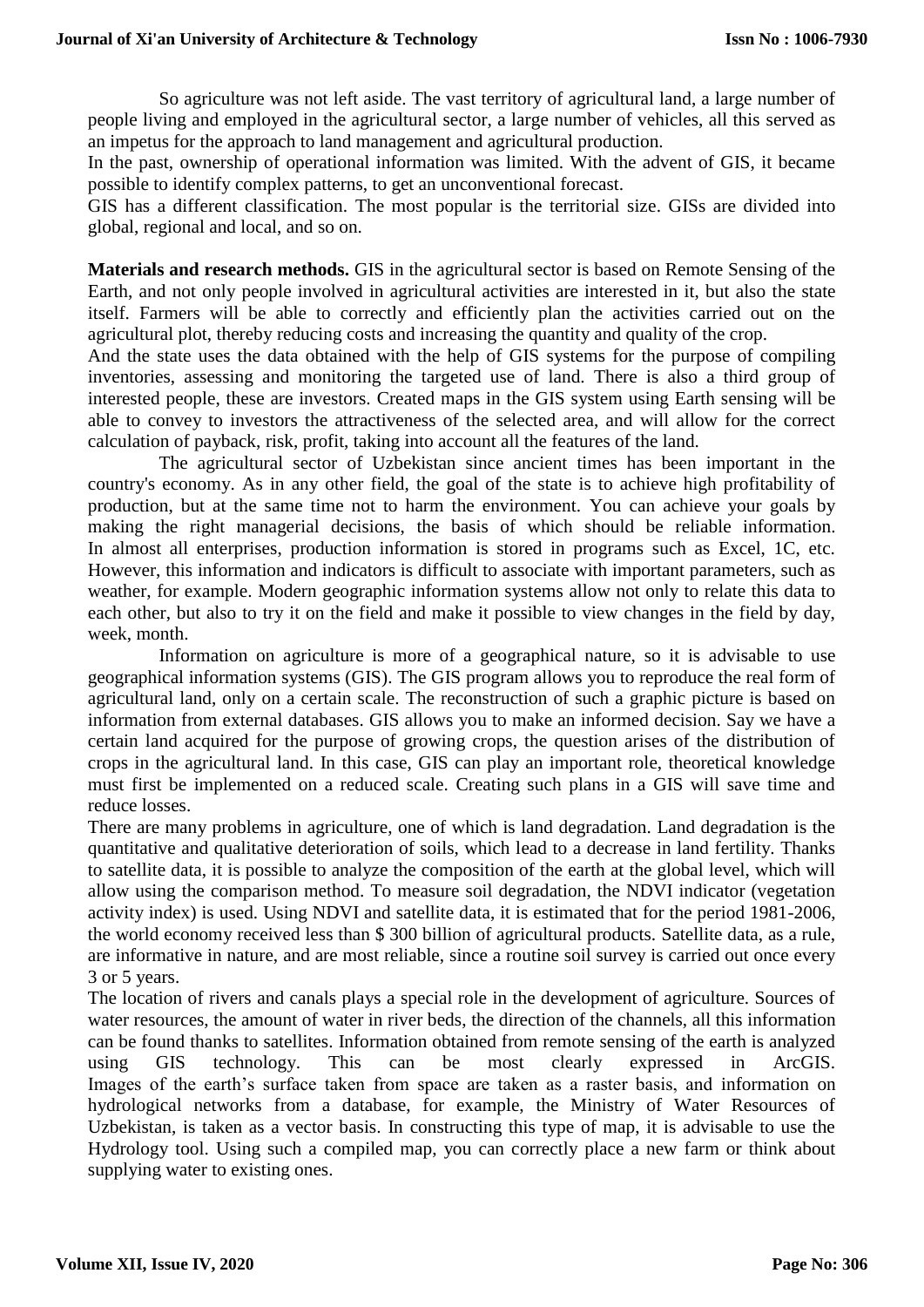

Fig. 1: Distribution of crops on the map

## **Research results and discussion.**

Important components in the GIS system for agriculture is the database management system and spatial analysis tools. They allow you to identify the terrain, soil type, hydrological regime, in the area where it is planned or where there is an agricultural organization.

For the further development of the agricultural sector, it is necessary to replenish the database with computer interactive maps and fresh statistics, create a cell to collect geodata information. All this will allow to regulate legal relations on land plots, to take into account and control the targeted direction of land for agricultural needs, to analyze the current state of land resources, to rationally use land resources.

For agricultural enterprises, relevant programs are ALGIS, Arc / Info, ArcCAD, ArcView, AtlasGIS, AutoCADMap and others. The most convenient program for visualizing agriculture is ArcView GIS. In this program, based on images from space, additional cartographic layers are created, such as vector soil layers, crop distribution, cartographic statistical information regarding harvesting data, livestock, birds and so on.

ArcGis can take, as the basis of the Database program 1 C, SAP, Excel. From these programs, digital data is taken, which translate into visual boundaries on a digital map. After you can include temperature and humidity data, in ArcGis these weather data are stored in a geodatabase for future analysis. To represent the vegetation cover on a digital map, one can apply satellite images of the Landsat, Sentiel programs. ArcGis processes these images automatically. ArcGis also exists in the mobile version, it creates convenience for field trips and comparisons with real problematic areas, their pictures are created and uploaded to the program, this allows you to create reports, and visualize and associate them with the applied solutions. The Landsat, Sentiel programs contain an archive of images from space, but you can analyze them only in the ArcGis program, there is such a function as viewing old and new images at the same time and comparing them.